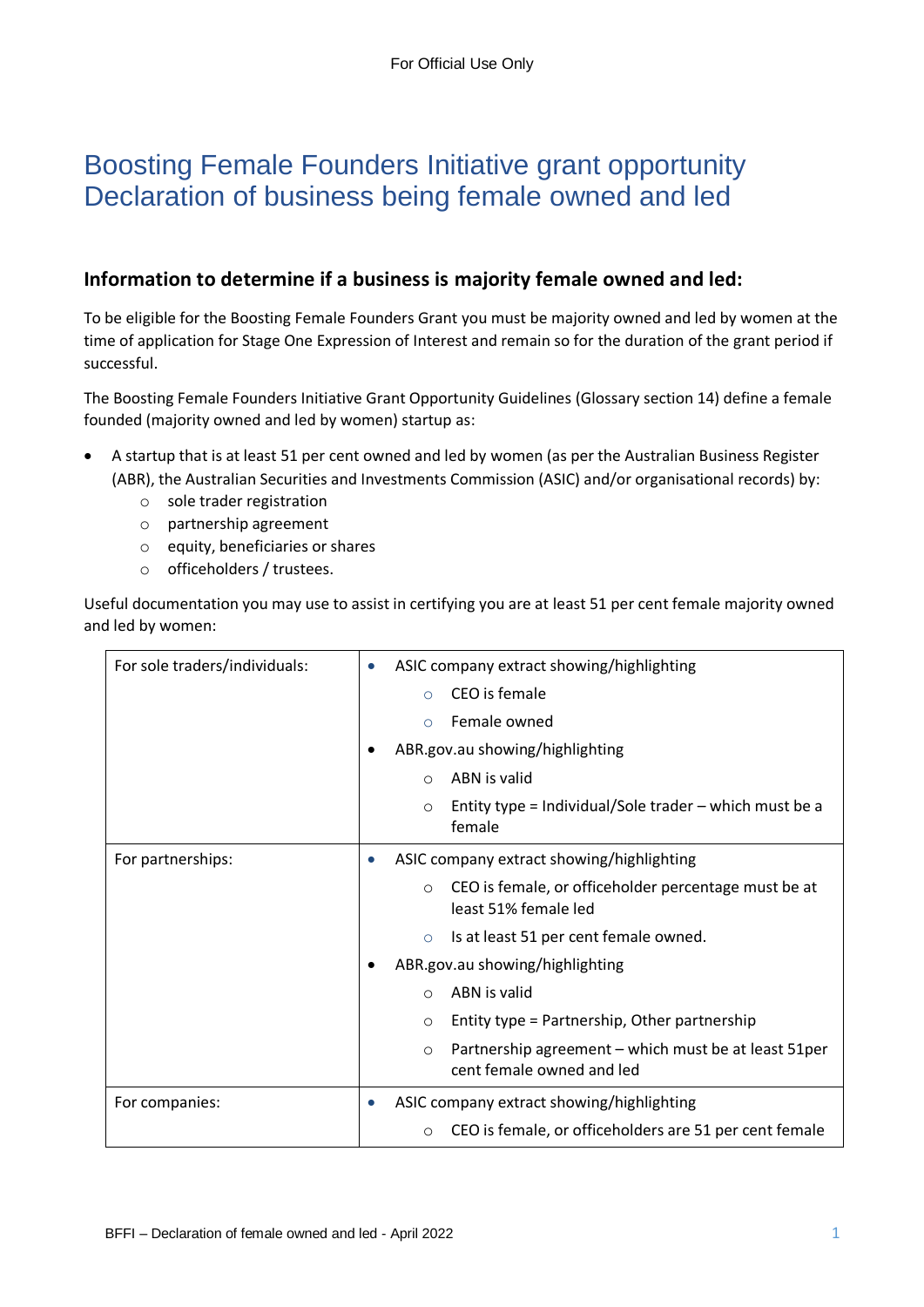|             | Number of shares 'beneficially' owned by females -<br>$\circ$<br>which must be at least 51 per cent.                                                                                                                                                                       |
|-------------|----------------------------------------------------------------------------------------------------------------------------------------------------------------------------------------------------------------------------------------------------------------------------|
|             | Note If shares are not 'beneficially' owned, we will ask<br>$\circ$<br>for further evidence the company is at least 51 per<br>cent female owned.                                                                                                                           |
| For trusts: | Discretionary and family trusts will be considered eligible for the<br>Boosting Female Founders Initiative grant provided it can meet at<br>least one of the following:                                                                                                    |
|             | • At least 51 per cent of the unit holdings of beneficiaries<br>are held by female                                                                                                                                                                                         |
|             | • You can demonstrate that at least 51 per cent of the<br>distribution/capital has historically gone to female<br>beneficiaries.                                                                                                                                           |
|             | We do not measure female ownership by considering the trust's<br>appointers or trustees.                                                                                                                                                                                   |
|             | In cases where the trust structure is new and has no history, we<br>may deem the trust as eligible provided the majority of<br>distributions that occur during the grant period are paid to female<br>beneficiaries. We may ask for evidence of this in their final report |

You may wish to seek specialist advice (eg from an Accountant) to confirm you meet the BFF ownership requirements.